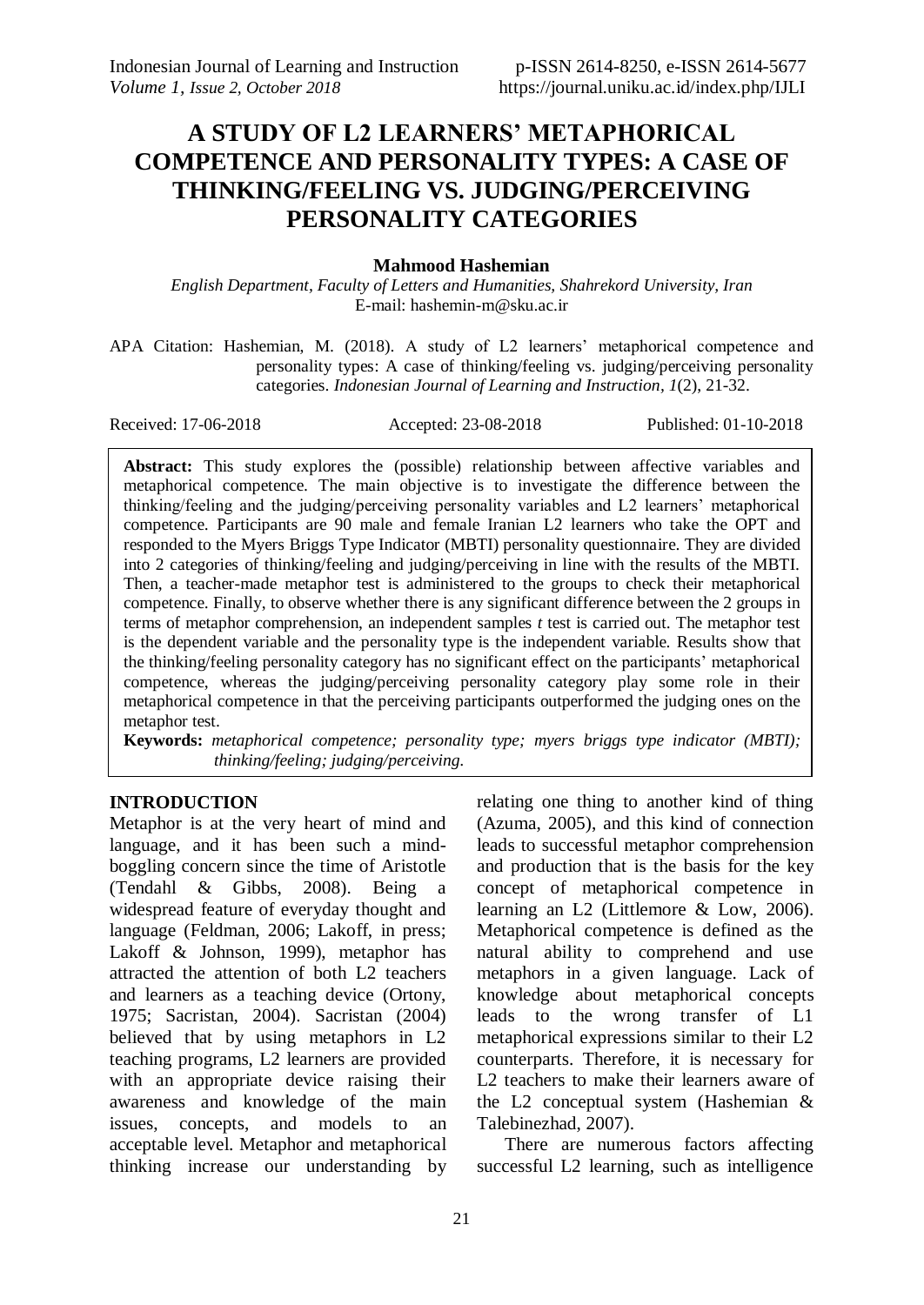*A study of L2 learners' metaphorical competence and personality types: A case of thinking/feeling vs. judging/perceiving personality categories*

(Binet, 1905; Gardner, 1983), aptitude (Teepen, 2005), motivation and attitude (Crookes & Schmidt, 1991), learner preferences (Reid, 1987), learner beliefs (Tittle, 2000), age (Flege, Yeni-Komshian, & Liu, 1999), and personality (Eysenck, 1997). Learning more about the students and gaining some information about the personal differences in the language classroom have always been one of the primary objectives in L2 learning and teaching. Selecting an appropriate method to apply to the teachinglearning process has been the great concern of teachers in the history of language teaching. However, in modern language teaching today, involving with the students' profiles individually on academic basis and trying to learn more about them help L2 learners and teachers more to reach the objectives of the program (Erton, 2010). Here, the personality of the student appears to be in the core of the issue. Personality is defined as a broad term related to general behavioral patterns individuals manifest in their everyday lives (Balkis & Isiker, 2005). A number of personality characteristics have been proposed as likely to affect L2 learning, measured by different personality inventories proposed by a number of researchers (Eysenck & Eysenck, 1964; Holland, 1973; Myers & Myers, 1980). Myers Briggs Type Indicator (MBTI) is one of those inventories of personality assessment based on the four categories of human personality, each of which consists of two opposite preferences that determine the way we function in all situations (Pittenger, 1993). The four dimensions of human personality, according to the MBTI scale, are: extroversion (E) vs. introversion (I), sensing  $(S)$  vs. intuition  $(N)$ , thinking  $(T)$  vs. feeling (F), and judgment (J) vs. perception (P).

As expressed by Wilz (2000), our personality also affects the way we learn. So, an understanding of personality type would be useful in defining why we learn differently. Each human being is unique and has unique preferences. Identifying these unique preferences and the different behavior patterns of each individual improves our understanding of ourselves and of the world around us (Marefat, 2006). Many studies had been conducted in this regard which investigated the effects of different categories of personality types on different aspects of academic success and performance (e.g., Balkis & Isiker, 2005; Erton, 2010).

Despite great strides made on metaphor (Danesi, 1994, 1995), metaphorical competence (Hashemian, 2007), and personality types (Eysenck, 1997) in recent years, the reams of research papers on L2 learning published up to now attest to the fact that, to the best of our current knowledge, almost nothing has been done on the relationship between L2 learners' personality types and metaphorical competence. The present study set out to find out the (possible) relationship between L2 learners' personality types and their metaphorical competence in order to fill the existing gap.

Metaphor and metaphorical competence have dominated discussions of SLA researchers since the late  $20<sup>th</sup>$  century (Azuma, 2005; Danesi, 1992; Hashemian & Talebinezhad, 2007; Littlemore & Low, 2006). Despite its widespread use and need in everyday life, metaphor is most of the time neglected by L2 teachers. Because of lack of experiments on language learning and discourse programming, the inclusion of metaphorical competence in L2 learning and teaching programs has not yet that much penetrated the mindset of researchers and practitioners (Danesi, 1995). The works of Lakoff and Johnson in linguistics (e.g., Lakoff, 1987; Johnson, 1987; Lakoff & Johnson, 1980) might have been the most relevant to developing the notion of metaphorical competence for L2 teaching during the past decades. The crucial claim made by these two scholars is that our most common concepts are forged via metaphor (Danesi, 1995). Lakoff and Johnson in their seminal work in 1980 emphasized the omnipresent role of metaphorical schema in everyday life and made it the case of their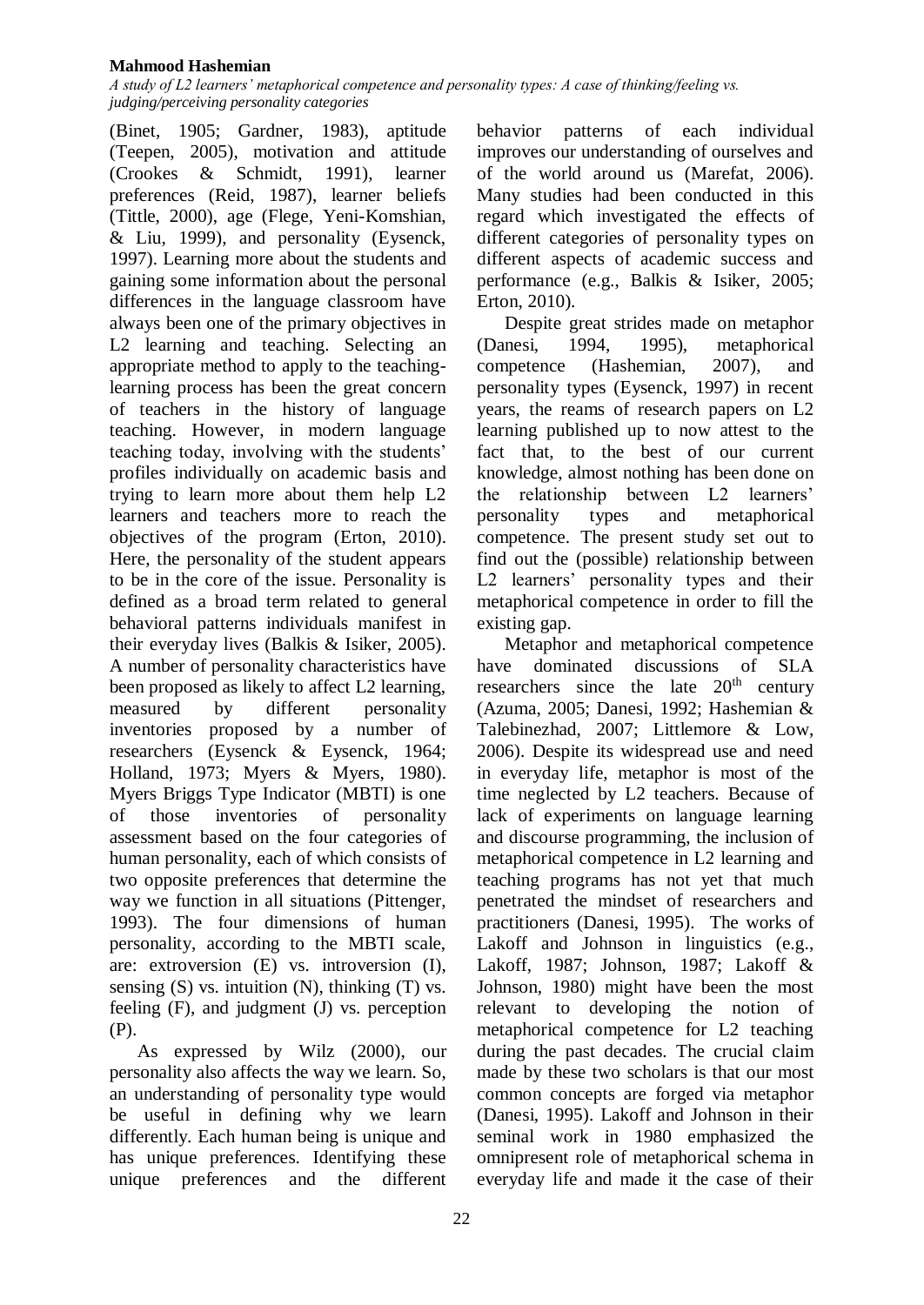future educational investigation. Metaphor is not something that occurs only in literary uses despite the widespread fallacy believed by many, but it is also the omnipresent part of all other kinds of discourse—professional or nonprofessional (Donglin & Yin, 2009).

In this regard, Hashemian and Talebinezhad (2007) proposed the idea of metaphorical competence as the natural ability to comprehend and use metaphors in a given language. Metaphorical competence, like linguistic competence, is a good tool to measure L2 learners' proficiency and tap into their existing L2 mastery, and because of its vital role in L2 proficiency and comprehension, it is under great controversy (Yan, 2007).

For many years, people have debated about different personality types and their indispensable role and effect on every aspect of life. Personality is defined as a set of thoughts, feelings, and behaviors that characterize an individual and are stable over time (Racicot, Venne, Durivage, & Vaillancourt, 2011). This stability would affect every aspect of a person's life, one of which is his or her metaphorical competence.

Much work has been done on the relationship between personality types and many other factors related to SLA, such as learning styles (Honey & Mumford, 1992) and strategies (Brown, 2000), but to the best of our present knowledge, despite its prevalent use and function in everyday language, nothing has been done on the relationship between metaphorical competence and personality types.

Lawrence (1984) mixed the learning style research with MBTI. He believes that MBTI can be used to develop teaching methods to meet the needs of different types. Smith, Irey, and McCaulley (1973) found that personality types can influence L2 learners' attitude and performance in selfpaced instruction. They consider this as the major cause of failure in college teaching that stems from L2 teachers and learners' lack of recognition of each other's differences. This major realm of differences

# p-ISSN 2614-8250, e-ISSN 2614-5677 https://journal.uniku.ac.id/index.php/IJLI

gave rise to the need for different learning activities. Smith et al. (1973) believe that by assigning appropriate instructional modules and packages to fit different styles of learner perception and judgment, the outcome of self-paced instruction and also learning will be raised. Very broadly, the thinking behind the current research is to investigate the differences, if any, between the thinking/feeling and judging/perceiving personality types identified by MBTI in terms of metaphorical competence. Afterward, based upon the abovementioned deliberations, the following questions stand out:

- 1. Is there any significant difference between feeling and thinking personality types in terms of metaphorical competence?
- 2. Is there any significant difference between perceiving and judging personality types in terms of metaphorical competence?

Also, in line with the abovementioned research questions, the following null hypotheses are formulated:

- $H_{01}$ : There is no significant difference between feeling and thinking personality types in terms of metaphorical competence scores.
- $H_{02}$ : There is no significant difference between perceiving and judging personality types in terms of metaphorical competence scores.

# **METHOD**

For the present study, the participants were elected from one English Literature class and one Translation of Idiomatic Expressions class, each having 45 male and female junior learners majoring in English Translation, aged 20-26, all from Shahrekord University, Iran. In order to ensure the homogeneity of the participants, the Oxford Placement Test (OPT) was administered to the participants in the first stage of the study, from which the participants whose scores were lower than the mean score of the total possible scores were excluded from the study.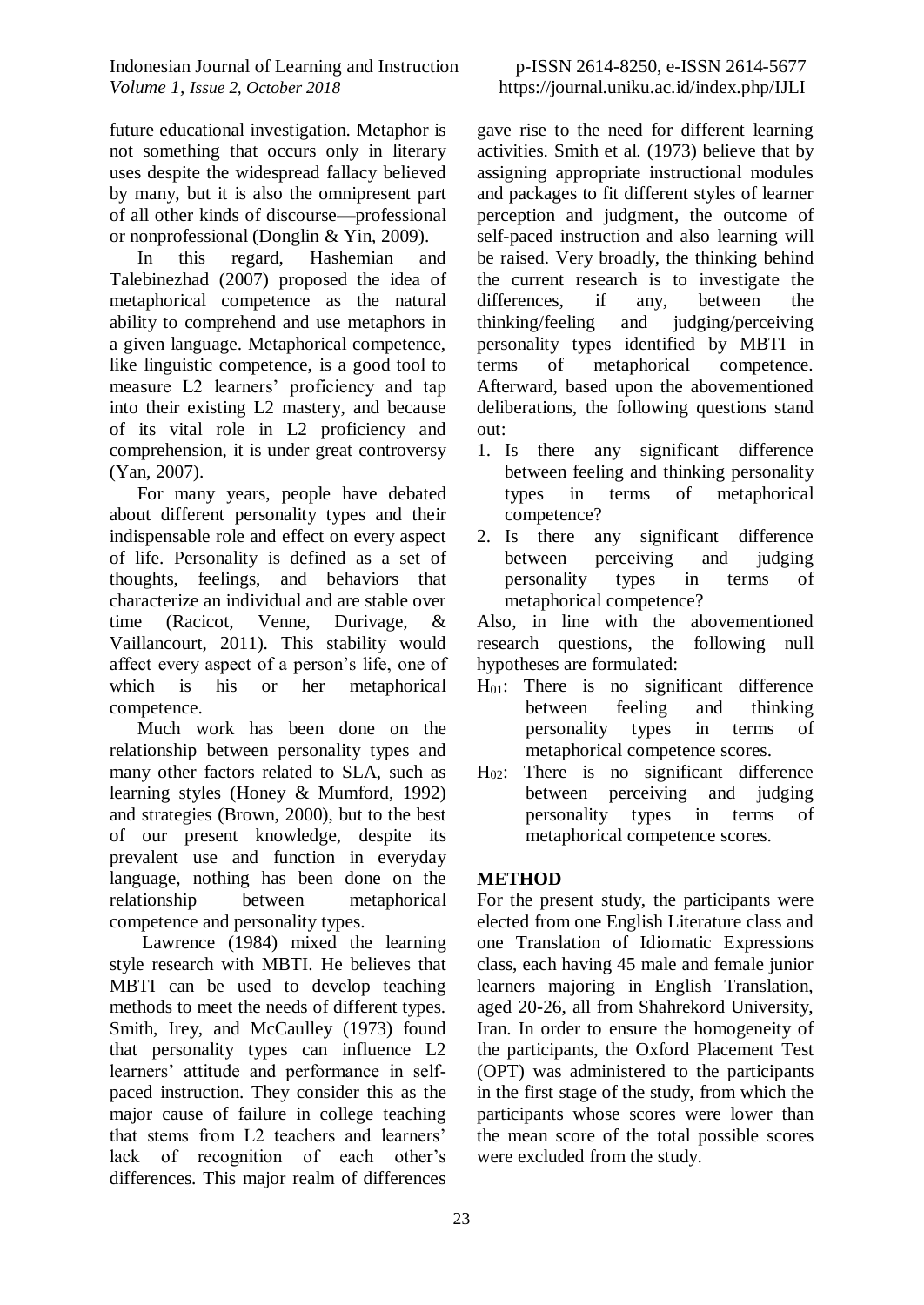*A study of L2 learners' metaphorical competence and personality types: A case of thinking/feeling vs. judging/perceiving personality categories*

The OPT was administered to the participants in the first stage of the study in order to determine their proficiency level and also to ensure the homogeneity of the participants under investigation.

The MBTI was used in order to assess the personality types of the participants and to examine the influence of these personality types on the participants' metaphorical competence.

Also, a teacher-made metaphor test was administered to the participants in order to test the metaphorical knowledge. It was designed based on the books *Idiom Organiser* (Wright, 1999) and *136 American Idioms* (Collis, 2004). It should be added that the reliability and validity of the test was examined via the experts' views and Cronbach's Alpha. It is well worth mentioning that the calculated reliability coefficient for the aforementioned test was .74.

After selecting the participants randomly from Shahrekord University, the OPT was administered to them to determine their proficiency level and to ensure their homogeneity. Among the participants who took the test, only those whose scores were above the mean were selected as the sample for the study. Then, a teacher-made metaphor test was conducted to tap into the participants' metaphorical competence. The last stage was to identify the participants' personality types by MBTI during the semester.

The data collected (i.e., the scores on the English metaphor test and MBTI) were subjected to both descriptive statistics and inferential statistics. As for the former, such descriptive statistics techniques as standard deviation and mean were calculated. As for the latter, using SPSS, an independent samples *t* tests was run to compare each of the preferences of the two dichotomies of feeling/thinking and judging/perceiving in terms of metaphorical competence, and to see if there was any significant difference between them in terms of metaphorical competence.

# **RESULTS AND DISCUSSION**

# **Descriptive results for feeling/thinking and perceiving/judging preferences**

In this section of the *t* test analysis, the answer of whether there was a statistical strong relationship between feeling/thinking and judging/perceiving personality type and the metaphorical competence of the participants was examined through statistical methods.

|                                                                                        |    | Min            | Max   | Std.<br>Mean |      |                                      | <b>Skewness</b> |                  |                      |
|----------------------------------------------------------------------------------------|----|----------------|-------|--------------|------|--------------------------------------|-----------------|------------------|----------------------|
|                                                                                        |    |                |       |              | Dev. |                                      |                 |                  | <b>Kurtosis</b>      |
|                                                                                        |    |                |       |              |      | <b>Statistic Statistic Statistic</b> | Std.<br>Error   | <b>Statistic</b> | Std.<br><b>Error</b> |
| <b>Metaphorical</b><br>Competence of the<br><b>Feeling</b>                             | 42 | 14             | 19.50 | 17.03        | 1.45 | $-.34$                               | .36             | $-.31$           | .71                  |
| <b>Metaphorical</b><br><b>Competence of the</b>                                        | 48 | 16             | 19    | 17.37        | .91  | .04                                  | .34             | $-1.06$          | .37                  |
| <b>Thinking</b><br><b>Metaphorical</b><br>Competence of the                            | 54 | 14             | 18.75 | 16.97        | 1.25 | $-.65$                               | .32             | $-.95$           | .63                  |
| <b>Perceiving</b><br><b>Metaphorical</b><br><b>Competence of the</b><br><b>Judging</b> |    | 36 16.50 19.50 |       | 17.58        | 1.03 | .44                                  | .39             | $-1.11$          | .76                  |

Table 2. *Descriptive statistics of the feeling/thinking and judging/perceiving participants*

According to the descriptive statistics, the mean score of the metaphorical competence of the feeling participants was 17.03 and that of the thinking participants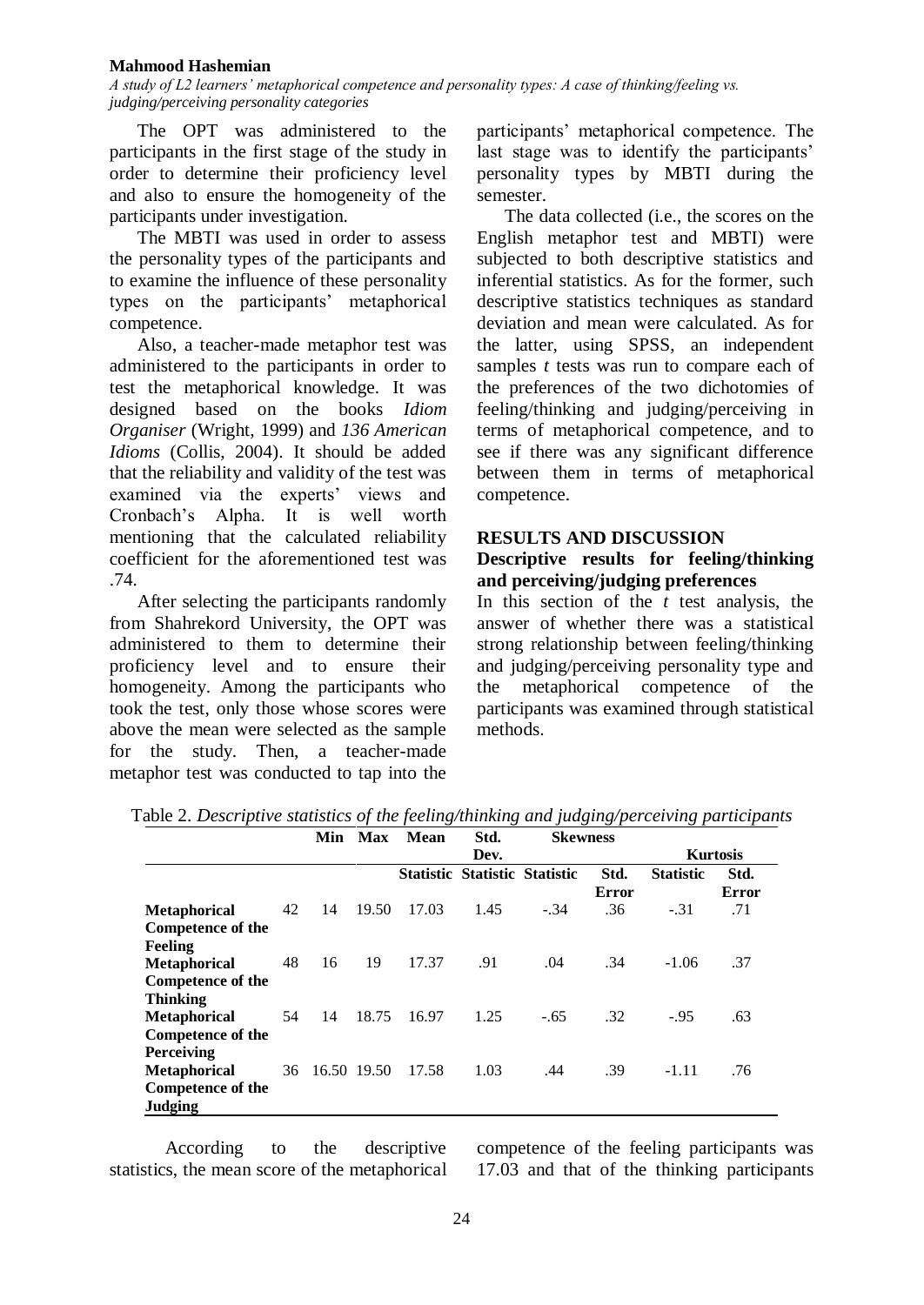was 17.37. Although statistically significant, the actual difference in the two mean scores was small, almost less than 1 scale point. The mean score of the metaphorical competence of the perceiving participants was 16.97 and that of the judging participants was 17.58. Although statistically significant, the actual difference in the two mean scores was small, but almost 1 scale point.

According to Kinnear and Gray (1999), the skewness and kurtosis values within the range of  $-1.5$  to  $+1.5$  indicate an acceptable

## p-ISSN 2614-8250, e-ISSN 2614-5677 https://journal.uniku.ac.id/index.php/IJLI

normality of variances. According to Table 2, the kurtosis and skewness statistics of metaphorical scores of the participants were within the range, suggesting the possibility of significant normality.

Figure 1 also shows the histogram of the metaphor scores of the feeling participants. According to the figure, the sample of the metaphor scores of the feeling did not have skewed scores. Also, the metaphor scores of the thinking looked more normal (see Figure 2).



Figure 1. *Metaphor scores of the feeling participants*



Figure 2. *Metaphor scores of the thinking participants*

Figures 3 and 4 showed the histograms of the metaphor scores of the judging and perceiving participants. According to the figures, the sample of the perceiving

participants' scores seems to be skewed to the left (see Figure 3). However, its degree was not very great. Also, the histogram of the metaphor scores of the judging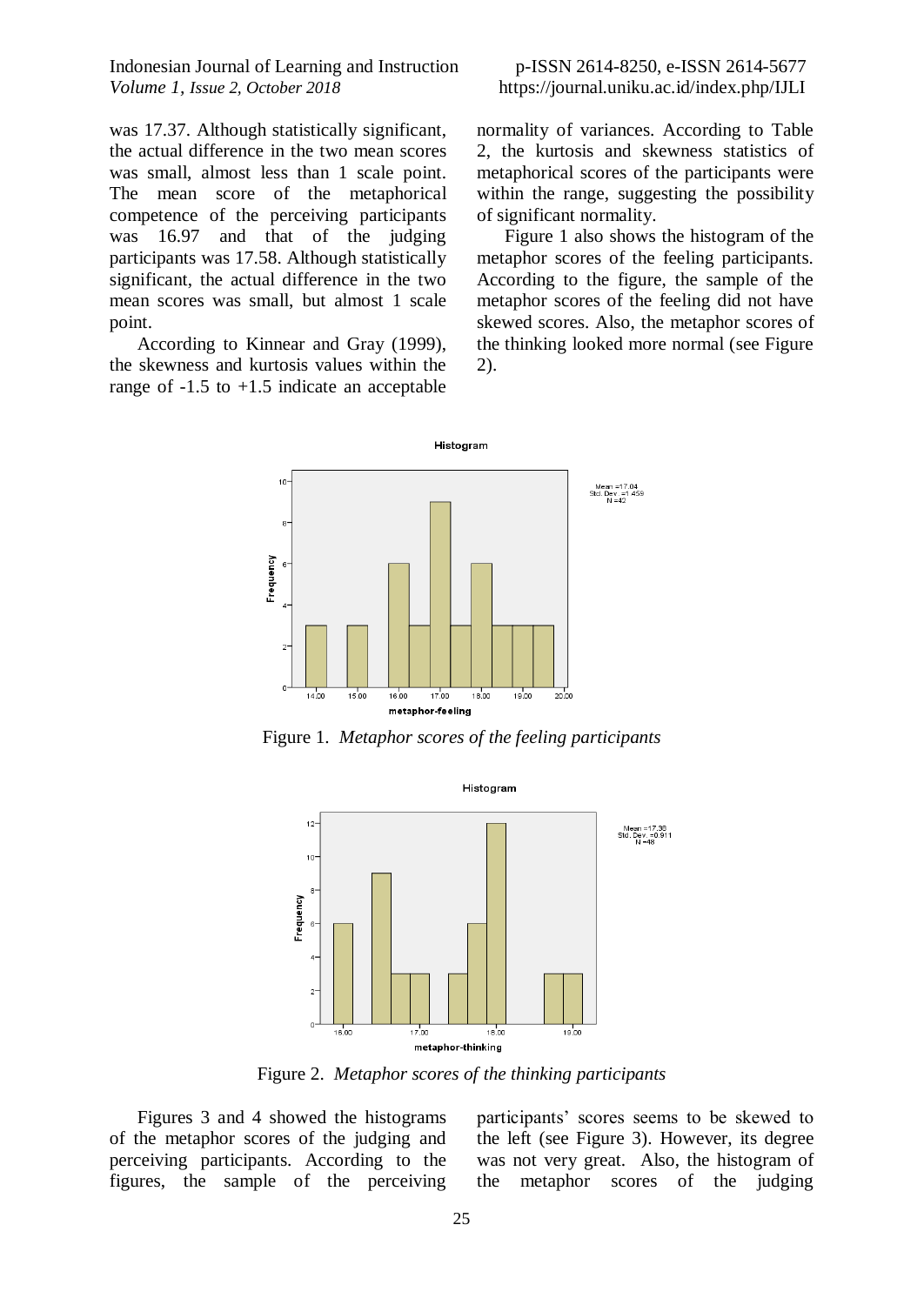*A study of L2 learners' metaphorical competence and personality types: A case of thinking/feeling vs. judging/perceiving personality categories*

participants seems to be a bit peaked (see Figure 4).



*Figure 3.* Metaphor scores of the perceiving participants.



*Figure 4.* Metaphor scores of the judging participants.

# **Inferential results for feeling/thinking and perceiving/judging preferences**

To answer the research questions of the current study, independent samples *t* tests were conducted (see Table 3).

| Table 5. Independent samples t-test |                    |                                               |      |       |                                     |                      |                    |                              |  |
|-------------------------------------|--------------------|-----------------------------------------------|------|-------|-------------------------------------|----------------------|--------------------|------------------------------|--|
|                                     |                    | Levene's Test<br>for Equality<br>of Variances |      |       | <i>t</i> Test for Equality of Means |                      |                    |                              |  |
|                                     |                    | F                                             | Sig. |       | Df                                  | Sig.<br>$(2-tailed)$ | Mean<br>Difference | Std. Error<br>Differenc<br>e |  |
| Metaphor<br>Feeling                 | Equal<br>Variances | 6.000                                         | .016 | 1.340 | 88                                  | .184                 | $-.33929$          | .25315                       |  |

| Table 3. Independent samples t-test |
|-------------------------------------|
|-------------------------------------|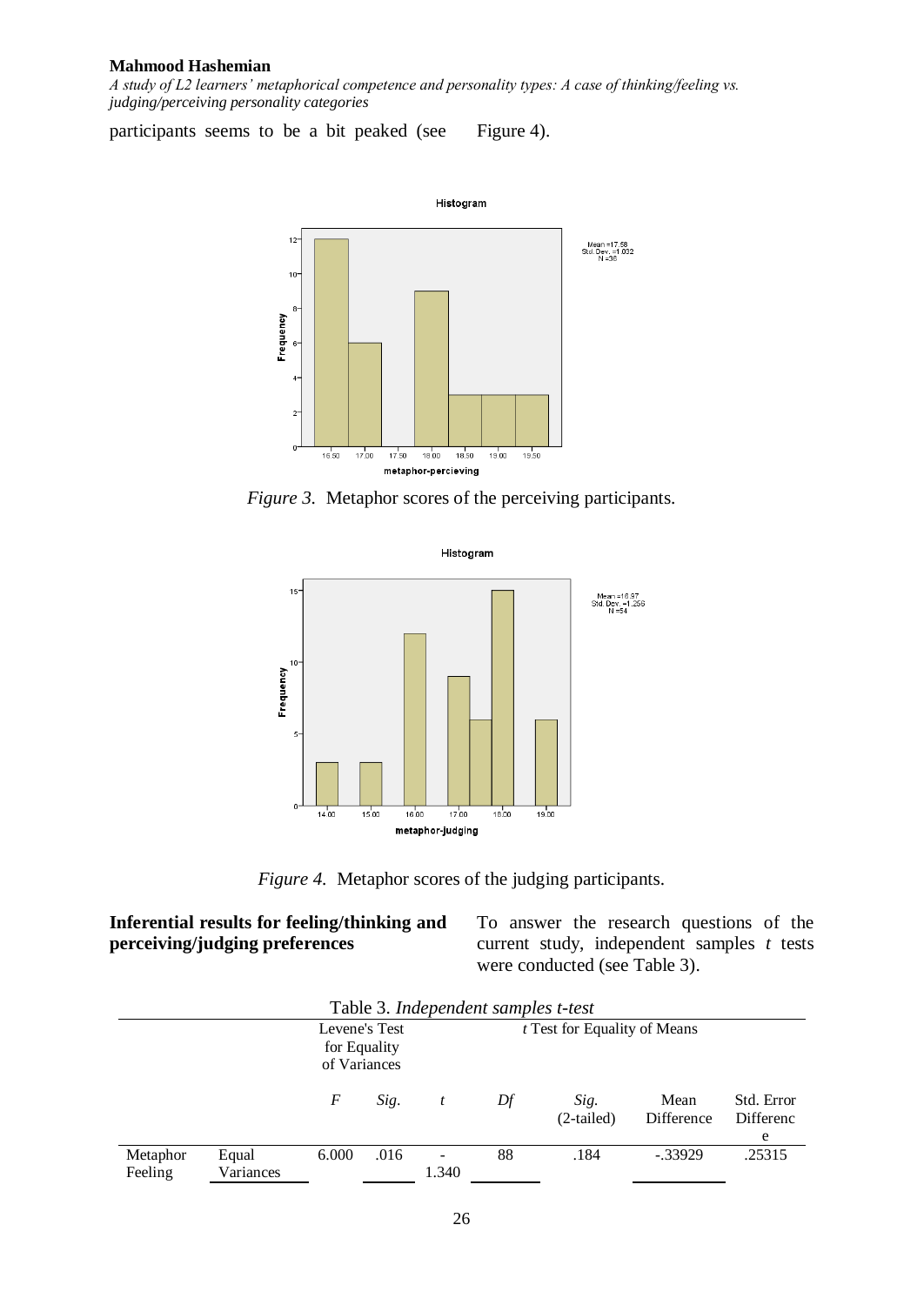|                 | Assumed    |                              |        |      |           |        |
|-----------------|------------|------------------------------|--------|------|-----------|--------|
| Metaphor        | Equal      | $\qquad \qquad \blacksquare$ | 66.934 | .198 | $-.33929$ | .26076 |
| <b>Thinking</b> | Variances  | 1.301                        |        |      |           |        |
|                 | <b>Not</b> |                              |        |      |           |        |
|                 | Assumed    |                              |        |      |           |        |
| Metaphor        | Equal      |                              | 88     |      | .61       | .25    |
| Perceiving      | Variances  |                              |        |      |           |        |
|                 | Assumed    |                              |        |      |           |        |
| Metaphor        | Equal      |                              | 84.1   |      | .61       | .24    |
| Judging         | Variances  |                              |        |      |           |        |
|                 | <b>Not</b> |                              |        |      |           |        |
|                 | Assumed    |                              |        |      |           |        |
|                 |            |                              |        |      |           |        |

The results of the *t* test indicated the inequality of the variances of the differences in the mean scores  $(p = .01)$ . According to Table 3, equal variances were not assumed for the *t* test, and there was no significant difference in the scores of the feeling  $(M =$ 17.03, *SD* = 1.45) and the thinking  $(M =$ 17.37,  $SD = .91$ ;  $t(66.93) = -1.3$ ,  $p = .19$ (two-tailed). The magnitude of the differences in the means (mean difference = -.33, 95% CI: -.85 to .18) was very small (eta squared  $= .01$ ). Thus, the first null hypothesis is in line with our expectations and is not rejected.

Also, Table 3 demonstrates the inequality of the variances of the differences in the mean scores ( $p = .39$ ). This inequality showed that the equal variances were not assumed for the *t* test. According to Table 2, there was a significant difference in the scores of the perceiving  $(M = 17.58, SD =$ 1.03) and the judging (*M* = 16.97, *SD* = 1.25);  $t(84.1) = 2.52$ ,  $p = .01$  (two-tailed). The magnitude of the differences in the means (mean difference  $= .6, 95\%$  CI: .1 to 1.09) was moderate (eta squared  $= .06$ ), which was just like that of the first category—introversion/extroversion—and it showed that 6% of the participants' metaphorical competence was explained by perceiving. Thus, the second null hypothesis was rejected, and the following directional hypothesis comes forth:

H3: There was a significant difference between perceiving and judging personality types in terms of metaphorical competence scores.

Being one of the most important concepts of L2 pedagogy, metaphor had been studied by a large number of scholars (Feldman, 2006; Gibbs, 2006; Lakoff, in press; Tendahl & Gibbs, 2008) in order to define and fill the existing gap which had been felt about the status of metaphor and the uncertainty and doubts which had been felt to exist between the traditional and contemporary views of metaphor.

Most scholars had unanimously agreed upon what Lakoff and Johnson (1980) proposed about the naturality of our metaphorical conceptual system, which manifests itself in linguistic evidence and everyday verbal or written communication.

Attempts had been made to define and relate this natural and ubiquitous metaphorical competence to different attributes of learners, such as cognitive styles (Fadaei, 2011), emotional intelligence (Forouzandeh, 2012), and so on, but to the best of our knowledge, nothing had been done on the most effective and most dominant feature of every human being, that is, his or her personality trait, and its roled on a better understanding L2 learners' metaphorical competence.

One of the important factors which leaded to the prevalent development of a country was improving the quality of education in that country and to invest on its educational and human resources. One of the main objectives of this qualified education was the improvement of students' academic achievement which helped them actualize their talents and abilities (Hakimi, Hejazi, & Lavasani, 2011). In their seminal work in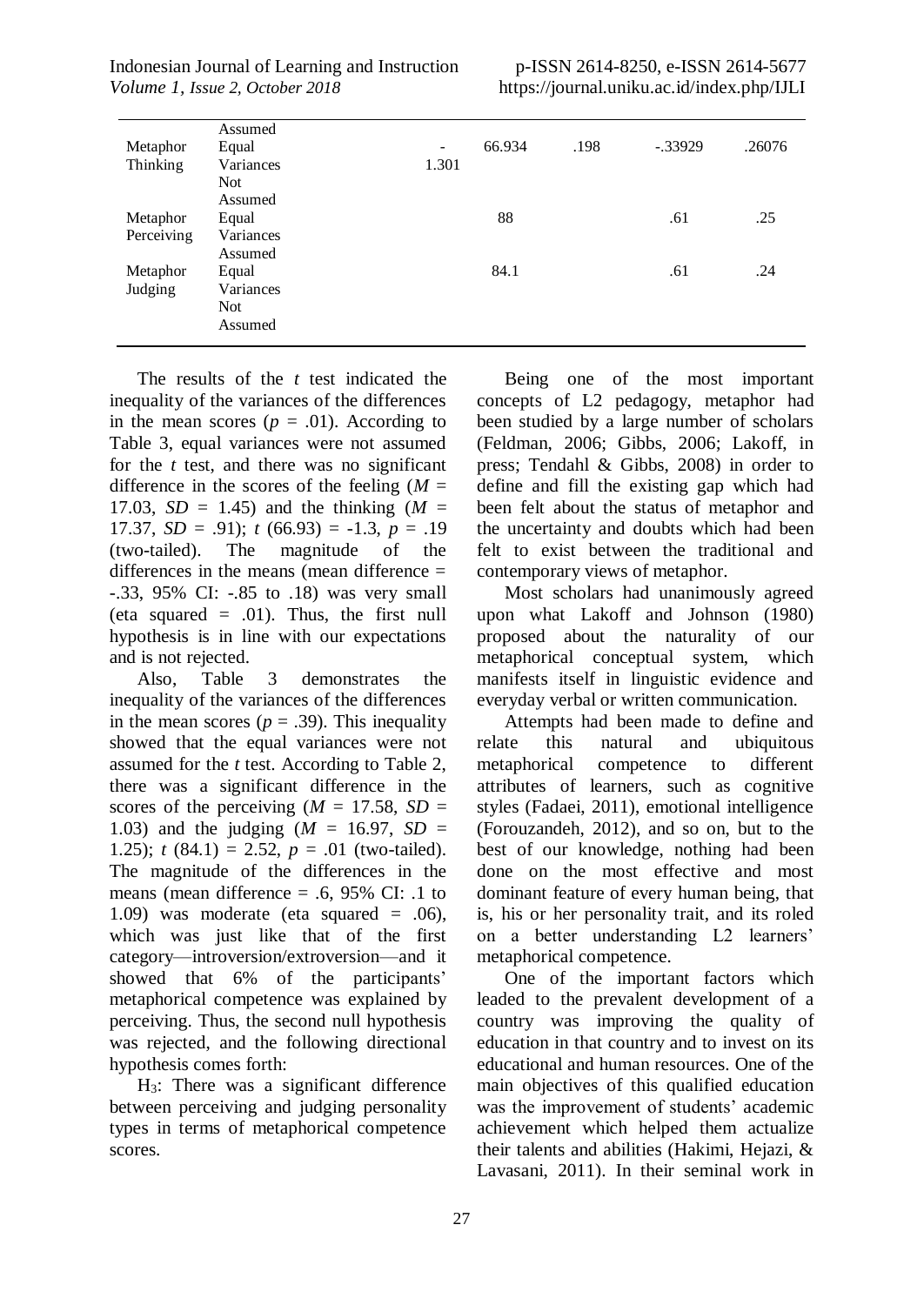*A study of L2 learners' metaphorical competence and personality types: A case of thinking/feeling vs. judging/perceiving personality categories*

2005, Caspi, Robert, and Shiner investigated educational settings such as schools in which personality traits and academic achievement of students were related. They concluded that the relationship between personality and academic achievement was something personal, that was, people choose situations to which they feel more comfortable. When this happens and achievement criteria and personality characteristics intersect, personality and academic achievement may be directly related. As such, the purpose of the present study was to investigate the role of personality types of I/E, N/S, F/T, and P/J according to the MBTI taxonomy towards the learners' performance on the metaphor test which leads to better language and academic achievement and success. In fact, the aim was to have an investigation into the defining the role of personality types regarding metaphor test performance, and accordingly, to improve L2 learners' comprehension of metaphors.

Regarding the concerns of the present study, metaphorical expression as well as linguistic, and semantic elements include elements that concern human cognition and culture (Azuma, 2006). The cognitive approach viewed metaphor more as a matter of mind, or as Taki (2011) asserted, as a set of fixed mappings between two conceptual domains. In fact, metaphors were a more abstracted model than a mental model which helped individuals made more inferences than they would make from less abstract data (Nonaka, 1991). As Astley and Zammuto manifested in their work in 1992, the ambiguous language of metaphors provides a cue to the learner and let the rest to him or her to interpret the meaning.

Regarding the perceiving category of personality and its positive relationship with metaphorical competence, to the best of our knowledge, nothing could be more effective than the spontaneity and flexibility of a perceiving learner. According to Wolk and Nikoli (1997), an individual who prefered a perceiving category tend to follow a perceiving process in his or her behavior. The perceiving learners always welcome

incoming and new information and prefer to see all sides of an issue. They are spontaneous, curious, flexible, and adaptable which may be the key to their good metaphorical comprehension.

The findings of this study could be useful to L2 pedagogy. During the last decade, individual learners had received a significant amount of attention as the central element in the complex process of learning an L2. According to McDonouch and Shaw (2003), an understanding of L2 learners' characteristics could prove helpful to L2 classrooms by adjusting certain aspects of the classroom. In this regard, the role of personality and personality types had also been mentioned as the most effective participant in life affairs and actions (Racicot et al., 2011). Because of the wide domain of L2 pedagogy, anything which could help L2 learners in better learning things was of paramount importance, so a significant amount of attention had been put on metaphor and its vital and indispensable used in everyday language in the last two decades (Feldman, 2006; Gibbs, 2006a, b, c; Lakoff, in press; Lakoff & Johnson, 1999).

Metaphorical competence had been considered by many (e.g., Hashemian, 2007; Hashemian & Talebinezhad, 2007) as a good tool for measuring L2 proficiency in L2 teaching (Hashemian, 2007; Littlemore & Low, 2006). Because of the vital importance of metaphorical competence in L2 research, and its role and effect on better comprehending and learning of an L2 (Hashemian, 2007; Littlemore & Low, 2006), the present study was set out to find out and to determine the role that personality type plays in this domain.

Subsequently, the findings of this study would help L2 teachers with a better understanding of L2 learners and help them made use of the detailed portfolios of L2 learners and finding their areas of weakness and strength and act accordingly by finding the best suited methodology, materials to be presented, activities, and means of assessment for those learners.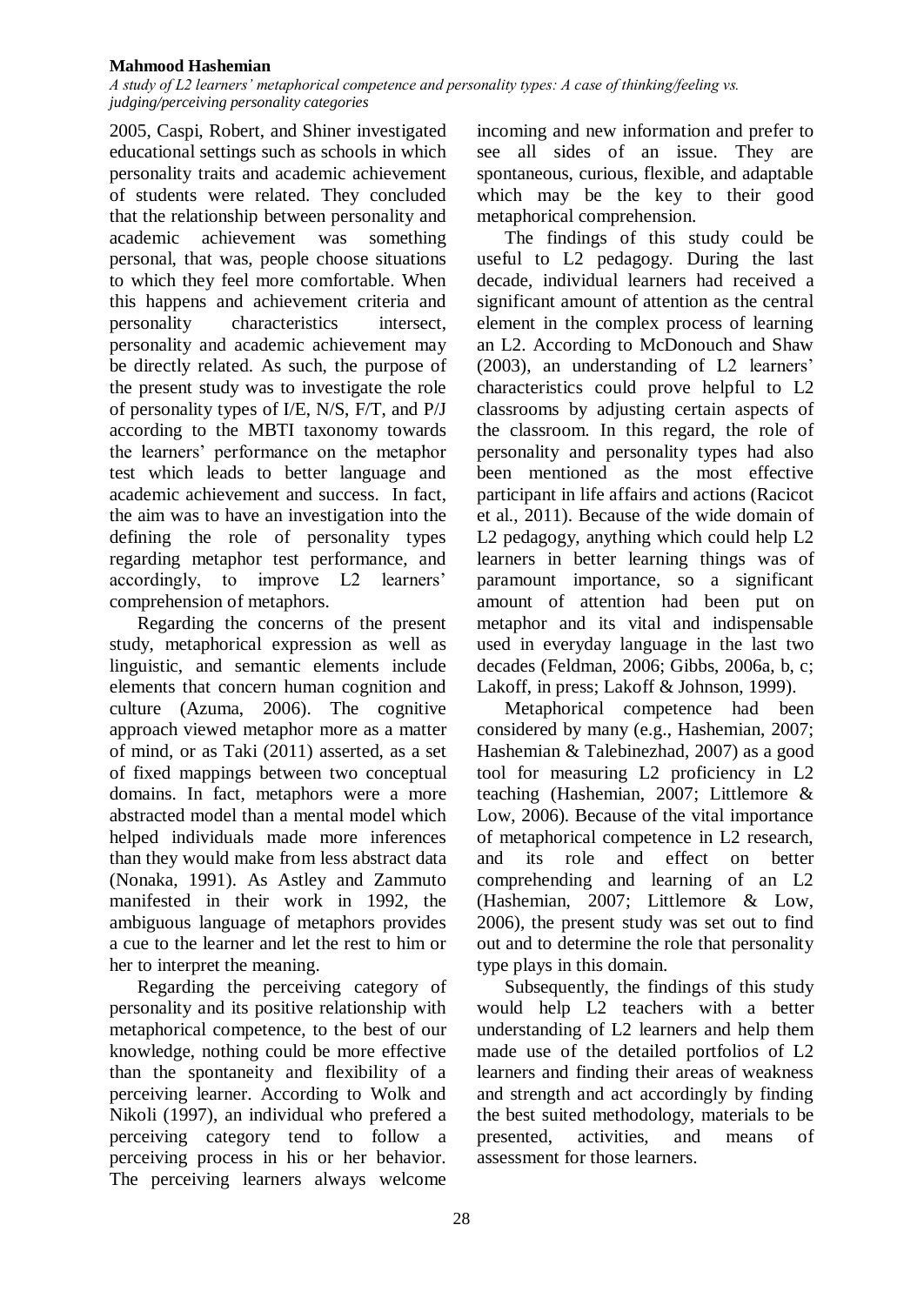It was worth mentioning that an increasing body of research suggested that personality was vital for success in many areas of life (Racicot et al., 2011). The present study attempted to detect the effect of different personality types―thinking/feeling and judging/perceiving― on L2 learners' metaphorical competence.

L<sub>2</sub> learners with different personality types (e.g., extroversion vs. introversion) react differently to different teaching methods and materials presented by the teachers (Myers & Myers, 1980; Tieger& Barron-Tieger, 1995). L2 learners knew their personality types and their relation with metaphorical competence could try to do their best to improve these two related concepts so as to communicate better in L2 contexts, cultures, and societies. Almost none of the studies conducted so far (e.g., Azuma, 2005; Danesi, 1992; Hashemian, 2007; Hashemian &Talebinezhad, 2007; Littlemore & Low, 2006) had investigated the relationship between metaphorical competence and personality types; so, this study sought to fill the existing gap.

## **CONCLUSION**

According to the results of the metaphor test, the feeling/thinking category of personality plays no significant role on the participants' metaphorical competence, whereas there is a significant difference in the scores of the perceiving and the judging participants. Thus, the difference between these two groups may be attributed to the personality type of the learners, in a way that the perceiving participants outperformed the judging ones on the metaphor test.

#### **REFERENCES**

- Allen, D. (2004). *The Oxford placement test.* Oxford: Oxford University Press.
- Aristotle. (1965). *Poetics*. Oxford: Blackwell.
- Azuma, M. (2005). *Metaphorical competence in an EFL context: The mental lexicon and metaphorical competence of Japanese EFL students.* Tokyo: Toshindo Publishing.
- Balkis, M., & Isiker, G. B. (2005). The relationship between thinking styles and personality types.

## p-ISSN 2614-8250, e-ISSN 2614-5677 https://journal.uniku.ac.id/index.php/IJLI

*Social Behavior and Personality, 33*(3), 283- 294.

- Binet, A. (1905). A propos la mesure de l' intelligence. *L' AnneePsychol, 2*, 411-465.
- Brown, H. D. (2000). *Principles of language learning and teaching* (4<sup>th</sup> ed.). White Plains, New York: Addison Wesley Longman.
- Caspi, A., Roberts, B. W., & Shiner, R. L. (2005). Personality development: Stability and change. *Annual Review of Psychology, 56*, 453-484.
- Collis, H. (2004). *136 American idioms*. USA: NTC/Contemporary Publishing Group, INC.
- Crookes, G., & Schmidt, R. (1991). Motivation: Reopening the research agenda. *Language Learning, 40*, 45-78.
- Danesi, M. (1992). Metaphorical competence in second language acquisition and second language teaching: The neglected dimension. In J. E. Alatis (Eds.), *Georgetown University round table on language and linguistics* (pp. 489-500). Washington, DC: Georgetown University Press.
- Danesi, M. (1994). Recent research on metaphor and the teaching of Italian. *Italica, 71*, 453-464.
- Danesi, M. (1995). Learning and teaching languages: The role of conceptual fluency. *International Journal of Applied Linguistics, 5*(1), 3-20.
- Donglin, Q., & Yin, C. (2009). A data-based investigation into Chinese EFL learners' metaphorical competence. *Teaching English in China—CELEA Journal, 32*(4), 96-103.
- Erton, I. (2010). Relations between personality traits, language learning styles and success in foreign language achievement. *H. U. Journal of Education, 38,* 115-126.
- Eysenck, H. J. (1997). Addiction, personality, and motivation. *Journal of Human Pharmacology, 12*, 79-87.
- Eysenck, H. J., & Eysenck, S. B. G. (1964). *Manual of the Eysenck personality inventory*. London: Hodder and Stoughton.
- Feldman, G., (2006). *From molecules to metaphor: A neural theory of language*. Cambridge, MA: MIT Press.
- Flege, J. E., Yeni-Komshian, G. H., & Liu, S. (1999). Age constraints on second-language acquisition. *Journal of Memory and Language, 41*, 78-104.
- Furnham, A. (1996). The big five versus the big four: The relationship between the Myers-Briggs Type Indicator (MBTI) and NEO-PI five factor model of personality. *Personality and Individual Differences, 21*(2), 303-307.
- Furnham, A. C., Jackson, J., Forde, L., & Cotter, T. (2001). Correlates of the Eysenck personality profile. *Personality and Individual Differences, 30*(4), 587-594.
- Gardner, H. (1983). *Frames of mind: The theory of multiple intelligences.* New York: Basic Books.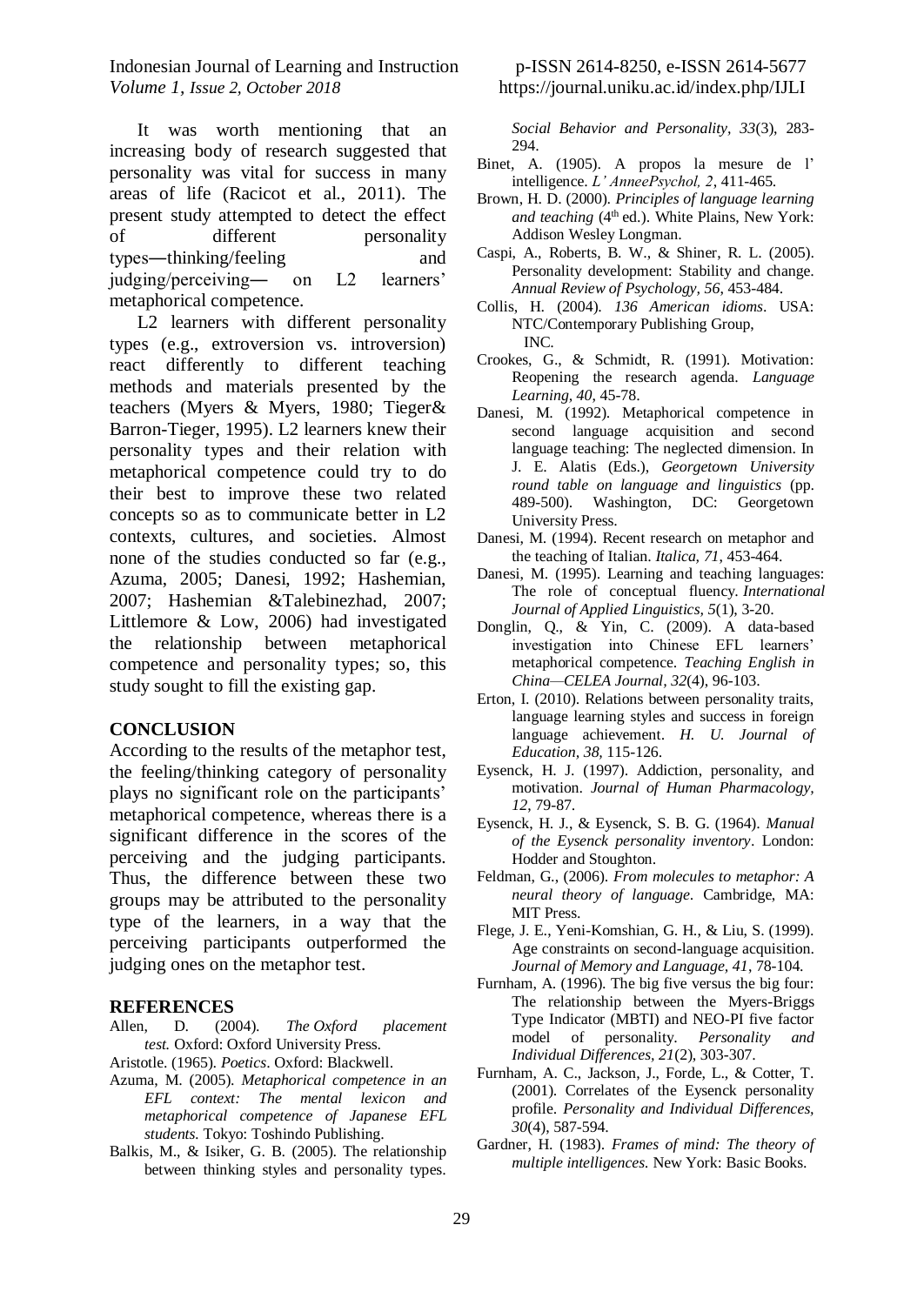*A study of L2 learners' metaphorical competence and personality types: A case of thinking/feeling vs. judging/perceiving personality categories*

- Gardner, H., & Winner, E. (1978). The development of metaphoric competence: Implications for humanistic disciplines. *Critical Inquiry, 5*(1), 123-141.
- Gibbs, R. (2006a). *Embodiment and cognitive science*. NY: Cambridge University Press.
- Gibbs, R. (2006b). The psychological status of image schemas. In H. Beate (Eds.), *From perception to meaning: Image schemas in cognitive linguistics*  (pp. 113-136). Mouton de Gruyter, Berlin.
- Gibbs, R. (2006c). Metaphor interpretation as embodied simulation. *Mind & Language, 21*, 434-458.
- Greathead, D. (2008). *MBTI personality type and student code comprehension skill*s. Paper presented at the 20<sup>th</sup> Annual Workshop in Lancaster, United Kingdom.
- Hakimi, S., Hejazi, E., & Lavasani, M. G. (2012). The relationship between personality traits and students' academic achievement. *Procedia-Social and Behavioral Sciences, 29*, 836-845.
- Halliday, M. A. k. (1985). *An introduction to functional grammar*. London: Edward Arnold.
- Hashemian, M. (2007). *Conceptual fluency and metaphorical competence in L2*. Unpublished doctoral dissertation, University of Isfahan, Iran.
- Hashemian, M., & Talebinezhad, M. R. (2007). The development of conceptual fluency and metaphorical competence in L2 Learners. *Linguistik Online, 27*(1), 41-56.
- Holland, J. L. (1973). *Making vocational choices: A theory of careers*. Englewood Cliffs, NJ: Prentice-Hall.
- Honey, P., & Mumford, A. (1992). *The manual of learning style* (3rd ed.). Maidenhead: Peter Honey.
- Hymes, D. H. (1966). Two types of linguistic relativity. In W. Bright (Eds.), *Sociolinguistics* (pp. 114-158). The Hague: Mouton.
- Johnson, M. H. (1987). *The body in the mind: The bodily basis of meaning, imagination, and reason.* Chicago: University of Chicago Press.
- Jung, C. G. (1976). *Psychological types*. Princeton, N.J.: Princeton University Press.
- Keirsey, D., & Bates, M. (1978). *Please understand me―character and temperament types*. Del Mar, CA: Prometheus Nemesis Book Company.
- Kinnear, P. R., & Gray, C. D. (1999). *SPSS for Windows made simple* (3rd ed.). Hove, United Kingdom: Psychology Press Ltd.
- Kövecses, Z. (2006). Metaphor in culture: Universality and variation. *Journal of Pragmatics, 38*, 1528-1531.
- Lakoff, G. (in press). The neural theory of metaphor. In R. Gibbs (Eds.), *Cambridge handbook of metaphor and thought* (pp. 17-38). NY: Cambridge University Press.
- Lakoff, G. (1987). *Women, fire, and dangerous things.* Chicago: University of Chicago Press.
- Lakoff, G., & Johnson, M. (1980). *Metaphors we live by*. Chicago: University of Chicago Press.
- Lakoff, G., & Johnson, M. (1999). *Philosophy in the flesh*. New York: Basic Books.
- Lawrence, G. (1984). A synthesis of learning style research involving MBTI. *Journal of Psychology, 8*(2), 63-101.
- Littlemore, J., & Low, G. (2006). Metaphoric competence, second language learning, and communicative language ability. *Applied Linguistics, 27*(2), 268-294.
- Marefat, F. (2006). Student writing, personality type of the student and the rater: Any interrelationship? *Reading Matrix, 6*(2), 116- 124.
- McDonouch, J., & Shaw, C. (2003). *Materials and methods in ELT* (2nded.). UK: Blackwell Publishing.
- McGlone, M. S. (2007). What is the explanatory value of a conceptual metaphor? *Language & Communication, 27,* 109-126.
- Michalski, R. L., & Shackelford, T. K. (2010). Evolutionary personality psychology: Reconciling human nature and individual differences. *Journal of Personality and Individual Differences, 48*, 509-516.
- Myers, I. B., & Myers, P. B. (1980). *Gifts differing―Understanding personality type.* Palo Alto, CA: Davies-Black Publishing.
- Nonaka, I. (1991). The knowledge-creating company. *Harvard Business Review, 69*(6), 96-104.
- Ortony, A. (1975). Why metaphors are necessary and not just nice. *Educational Theory, 25*(1), 45-53.
- Pallant, J. (2007). *SPSS survival manual*. England: Open University Press.
- Pittenger, D. J. (1993). Measuring the MBTI … And coming up short. *Journal of Career Planning & Placement, 54*(1), 48-52.
- Pollio, H., Barlow, J., Fine, H., & Pollio, M. (1977). *The poetics of growth: Figurative language in psychology, psychotherapy, and education.*  Hillsdale, N.J.: Lawrence Erlbaum Associates.
- Postman, N., & Weingartner, C. (1969). *Teaching as a subversive activity*. NY: Dell.
- Quenk, N. L. (1993). *Beside ourselves―Our hidden personality in everyday life.* Palo Alto, CA: Davies-Black Publishing.
- Racicot, M., Venne, D., Durivage, A., & Vaillancourt, J. P. (2011). Evaluation of the relationship between personality traits, experience, education, and biosecurity compliance on poultry farms in Quebec, Canada. *Elsevier B. V., 10* (2&3), 1-7.
- Reid, J. M. (1987). The learning style preferences of ESL students. *TESOL Quarterly, 21*(1), 87-110.
- Sacristan, M. V. (2004). Metaphor and ESP: Metaphor as a useful device for teaching L2 business English learners. *IBÉRICA, 10*, 115- 131.